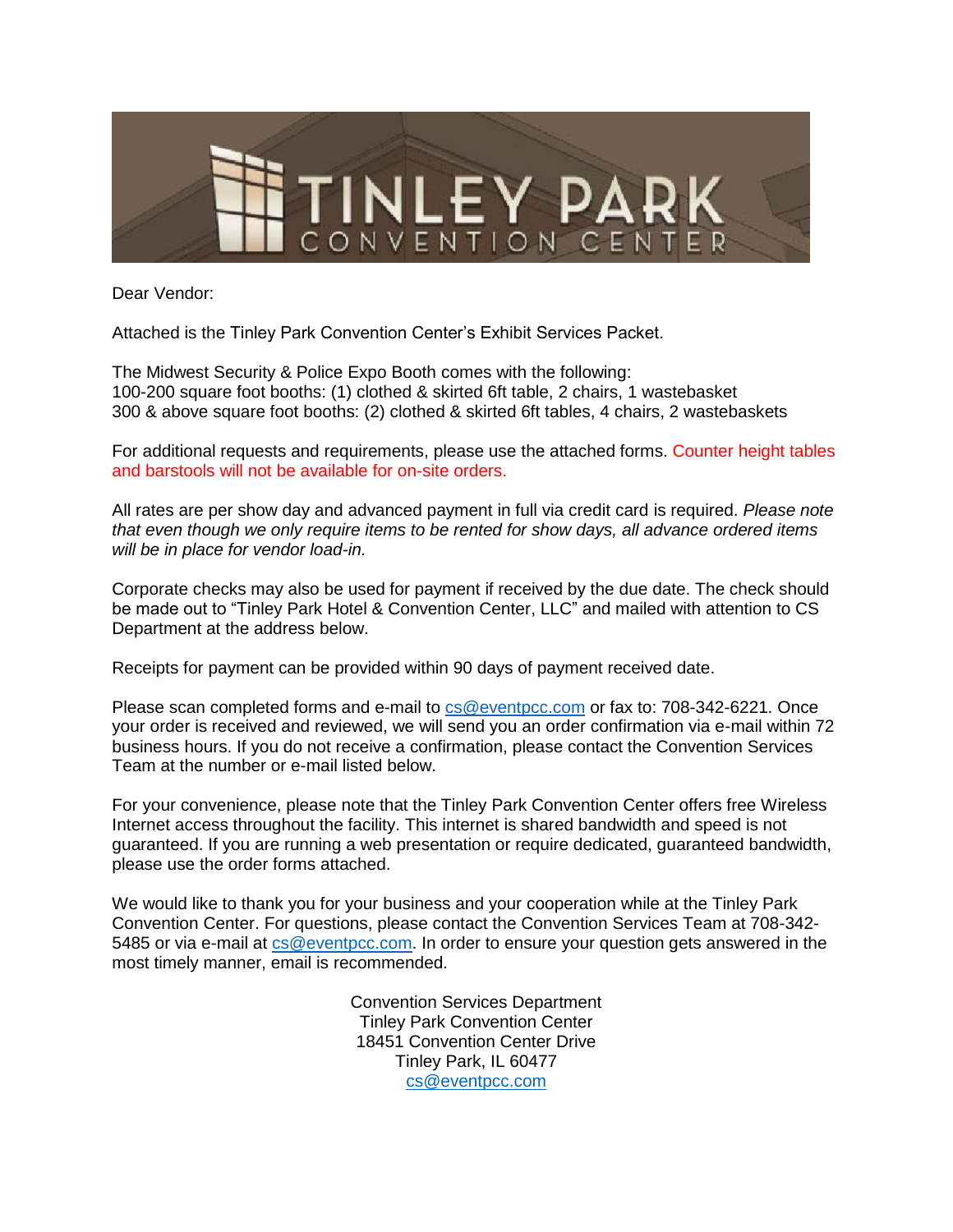

# Exhibit Services Order Form

| Event Name: Midwest Security & Police Expo 2022 | Booth #___________________ |
|-------------------------------------------------|----------------------------|
|                                                 |                            |
|                                                 |                            |
|                                                 |                            |
|                                                 |                            |
|                                                 |                            |

#### **Orders must be received by August 10, 2022 to qualify for advanced order rates. Please send order form directly to Convention Services: [cs@eventpcc.com](mailto:cs@eventpcc.com)**

|                                                                           | <b>Advance Order</b><br>Daily Rates | Day-of Order<br><b>Daily Rates</b> | Quantity | #<br>Of<br>Days | Subtotal |
|---------------------------------------------------------------------------|-------------------------------------|------------------------------------|----------|-----------------|----------|
| <b>Electrical</b>                                                         |                                     |                                    |          |                 |          |
| 110V 20Amp (2,200 watt)                                                   | \$75                                | \$125                              |          | X <sub>2</sub>  |          |
| 208V 20Amp - Single phase                                                 | \$165                               | \$245                              |          | X <sub>2</sub>  |          |
| <b>IT / Audio Visual</b>                                                  |                                     |                                    |          |                 |          |
| Phone Line                                                                | \$75                                | \$100                              |          | X <sub>2</sub>  |          |
| Power Strip / Extension Cord                                              | \$20                                | \$30                               |          | X <sub>2</sub>  |          |
| Laptop PC                                                                 | \$220                               | \$270                              |          | X <sub>2</sub>  |          |
| Laptop Mac Book Pro                                                       | \$250                               | \$300                              |          | X <sub>2</sub>  |          |
| LCD Monitor 32"                                                           | \$225                               | \$275                              |          | X <sub>2</sub>  |          |
| LCD Monitor 42", stand                                                    | \$650                               | \$700                              |          | X <sub>2</sub>  |          |
| Plasma Monitor 50", stand                                                 | \$850                               | \$900                              |          | X <sub>2</sub>  |          |
| <b>DVD Player</b>                                                         | \$75                                | \$100                              |          | X <sub>2</sub>  |          |
| <b>BluRay Player</b>                                                      | \$125                               | \$150                              |          | X <sub>2</sub>  |          |
| <b>Exhibit Services</b>                                                   |                                     |                                    |          |                 |          |
| Flip Chart                                                                | \$75                                | \$100                              |          | X <sub>2</sub>  |          |
| Easel                                                                     | \$25                                | \$35                               |          | X <sub>2</sub>  |          |
| Whiteboard                                                                | \$75                                | \$100                              |          | X2              |          |
| <b>Coat Rack</b>                                                          | \$25                                | \$30                               |          | X <sub>2</sub>  |          |
| 6'x18" Table, wood-finish, no linen                                       | \$10                                | \$15                               |          | X <sub>2</sub>  |          |
| 6'x30" Table, tablecloth, skirt                                           | \$15                                | \$20                               |          | X <sub>2</sub>  |          |
| 6' x 30" Table, counter height,<br>tablecloth, skirt (advance order only) | \$25                                | \$35                               |          | X <sub>2</sub>  |          |
| 3' Highboy w/tablecloth                                                   | \$15                                | \$20                               |          | X <sub>2</sub>  |          |
| Chair                                                                     | \$5                                 | \$10                               |          | X <sub>2</sub>  |          |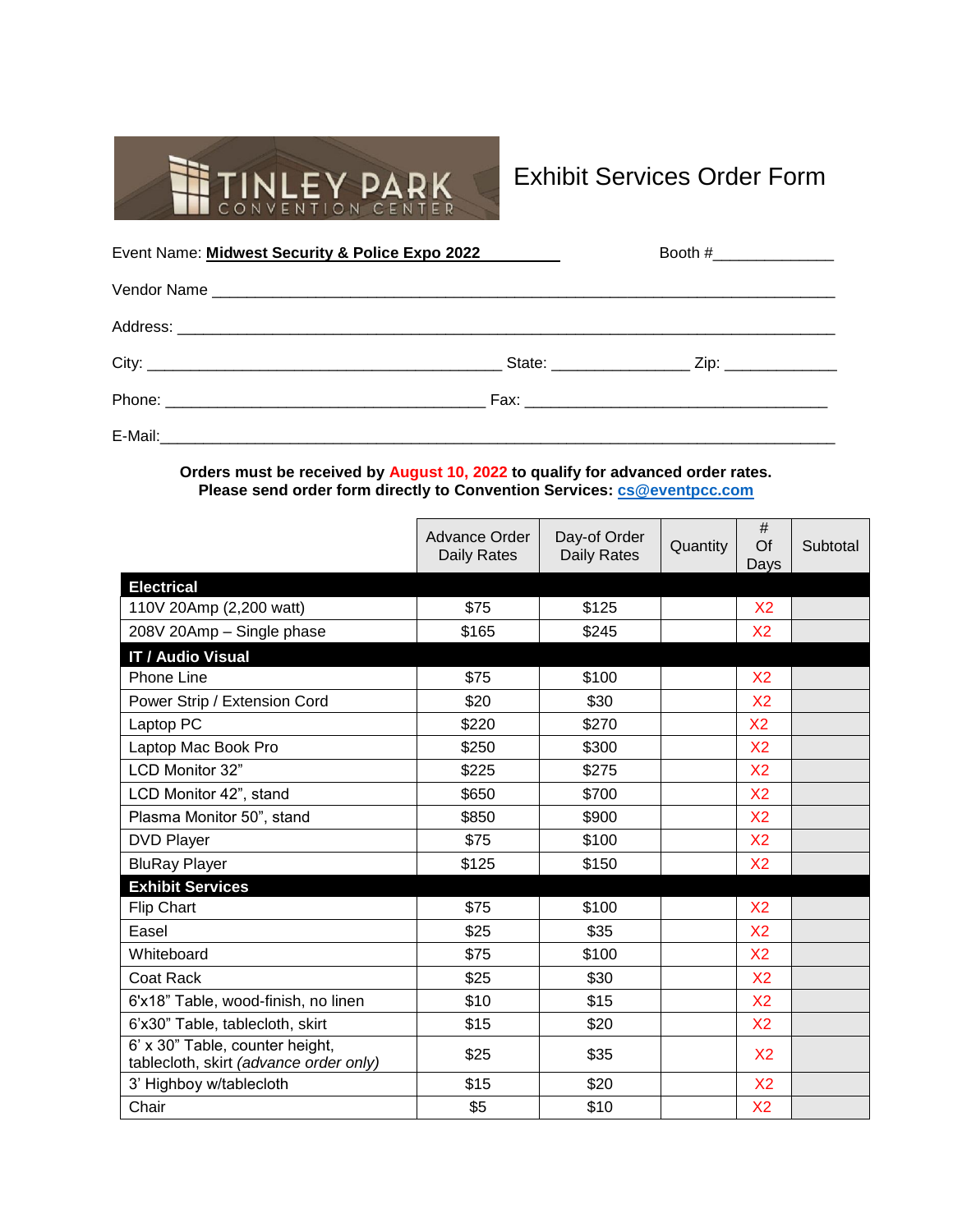| Bar Stool (advance<br>order only)                                                                                  | \$15             | \$20             |  | X <sub>2</sub> |  |
|--------------------------------------------------------------------------------------------------------------------|------------------|------------------|--|----------------|--|
| Waste Basket                                                                                                       | \$10             | \$15             |  | X <sub>2</sub> |  |
| Waste Can 32gal                                                                                                    | \$35             | \$45             |  | X <sub>2</sub> |  |
| Floor Protector***                                                                                                 | \$25 / 100 sq ft | \$45 / 100 sq ft |  |                |  |
| <b>Other</b>                                                                                                       |                  |                  |  |                |  |
| Bottled Water / 16.9oz                                                                                             | \$3.00           | \$3.00           |  |                |  |
| Assorted Sodas / 10oz                                                                                              | \$3.00           | \$3.00           |  |                |  |
| ce(20 bs)                                                                                                          | \$20.00          | \$20.00          |  |                |  |
| S-Hooks (For Sign Hanging)                                                                                         | \$1.00           | \$2.00           |  |                |  |
| ***Booths containing vehicles are required to either bring in their own floor<br>protector or purchase through us. |                  | <b>Total</b>     |  |                |  |

### **Dedicated Internet Quote:**

To receive a quote for dedicated internet, please complete the following information:

Would you prefer a hardwired line or private wireless network?

How many devices and what type of devices would be connecting?

\_\_\_\_\_\_\_\_\_\_\_\_\_\_\_\_\_\_\_\_\_\_\_\_\_\_\_\_\_\_\_\_\_\_\_\_\_\_\_\_\_\_\_\_\_\_\_\_\_\_\_\_\_\_\_\_\_\_\_\_\_\_\_\_\_\_\_\_\_\_\_\_\_\_\_\_\_\_\_\_\_\_\_\_ What will you be using the internet for? (i.e. Video Streaming, Online Presentation, Online Registration)? \_\_\_\_\_\_\_\_\_\_\_\_\_\_\_\_\_\_\_\_\_\_\_\_\_\_\_\_\_\_\_\_\_\_\_\_\_\_\_\_\_\_\_\_\_\_\_\_\_\_\_\_\_\_\_\_\_\_\_\_\_\_\_\_\_\_\_\_\_\_\_\_\_\_\_\_\_\_\_\_\_\_\_\_

\_\_\_\_\_\_\_\_\_\_\_\_\_\_\_\_\_\_\_\_\_\_\_\_\_\_\_\_\_\_\_\_\_\_\_\_\_\_\_\_\_\_\_\_\_\_\_\_\_\_\_\_\_\_\_\_\_\_\_\_\_\_\_\_\_\_\_\_\_\_\_\_\_\_\_\_\_\_\_\_\_\_\_\_

Is there a minimum requirement of bandwidth need that you are aware of? (1.5mbps increments)

If you require additional items that are not listed on this order form, please detail them here and we will provide you with a quote:

\_\_\_\_\_\_\_\_\_\_\_\_\_\_\_\_\_\_\_\_\_\_\_\_\_\_\_\_\_\_\_\_\_\_\_\_\_\_\_\_\_\_\_\_\_\_\_\_\_\_\_\_\_\_\_\_\_\_\_\_\_\_\_\_\_\_\_\_\_\_\_\_\_\_\_\_\_\_\_\_\_\_\_\_

\_\_\_\_\_\_\_\_\_\_\_\_\_\_\_\_\_\_\_\_\_\_\_\_\_\_\_\_\_\_\_\_\_\_\_\_\_\_\_\_\_\_\_\_\_\_\_\_\_\_\_\_\_\_\_\_\_\_\_\_\_\_\_\_\_\_\_\_\_\_\_\_\_\_\_\_\_\_\_\_\_\_\_\_ \_\_\_\_\_\_\_\_\_\_\_\_\_\_\_\_\_\_\_\_\_\_\_\_\_\_\_\_\_\_\_\_\_\_\_\_\_\_\_\_\_\_\_\_\_\_\_\_\_\_\_\_\_\_\_\_\_\_\_\_\_\_\_\_\_\_\_\_\_\_\_\_\_\_\_\_\_\_\_\_\_\_\_\_ \_\_\_\_\_\_\_\_\_\_\_\_\_\_\_\_\_\_\_\_\_\_\_\_\_\_\_\_\_\_\_\_\_\_\_\_\_\_\_\_\_\_\_\_\_\_\_\_\_\_\_\_\_\_\_\_\_\_\_\_\_\_\_\_\_\_\_\_\_\_\_\_\_\_\_\_\_\_\_\_\_\_\_\_ \_\_\_\_\_\_\_\_\_\_\_\_\_\_\_\_\_\_\_\_\_\_\_\_\_\_\_\_\_\_\_\_\_\_\_\_\_\_\_\_\_\_\_\_\_\_\_\_\_\_\_\_\_\_\_\_\_\_\_\_\_\_\_\_\_\_\_\_\_\_\_\_\_\_\_\_\_\_\_\_\_\_\_\_ \_\_\_\_\_\_\_\_\_\_\_\_\_\_\_\_\_\_\_\_\_\_\_\_\_\_\_\_\_\_\_\_\_\_\_\_\_\_\_\_\_\_\_\_\_\_\_\_\_\_\_\_\_\_\_\_\_\_\_\_\_\_\_\_\_\_\_\_\_\_\_\_\_\_\_\_\_\_\_\_\_\_\_\_ \_\_\_\_\_\_\_\_\_\_\_\_\_\_\_\_\_\_\_\_\_\_\_\_\_\_\_\_\_\_\_\_\_\_\_\_\_\_\_\_\_\_\_\_\_\_\_\_\_\_\_\_\_\_\_\_\_\_\_\_\_\_\_\_\_\_\_\_\_\_\_\_\_\_\_\_\_\_\_\_\_\_\_\_ \_\_\_\_\_\_\_\_\_\_\_\_\_\_\_\_\_\_\_\_\_\_\_\_\_\_\_\_\_\_\_\_\_\_\_\_\_\_\_\_\_\_\_\_\_\_\_\_\_\_\_\_\_\_\_\_\_\_\_\_\_\_\_\_\_\_\_\_\_\_\_\_\_\_\_\_\_\_\_\_\_\_\_\_ \_\_\_\_\_\_\_\_\_\_\_\_\_\_\_\_\_\_\_\_\_\_\_\_\_\_\_\_\_\_\_\_\_\_\_\_\_\_\_\_\_\_\_\_\_\_\_\_\_\_\_\_\_\_\_\_\_\_\_\_\_\_\_\_\_\_\_\_\_\_\_\_\_\_\_\_\_\_\_\_\_\_\_\_

\_\_\_\_\_\_\_\_\_\_\_\_\_\_\_\_\_\_\_\_\_\_\_\_\_\_\_\_\_\_\_\_\_\_\_\_\_\_\_\_\_\_\_\_\_\_\_\_\_\_\_\_\_\_\_\_\_\_\_\_\_\_\_\_\_\_\_\_\_\_\_\_\_\_\_\_\_\_\_\_\_\_\_\_ \_\_\_\_\_\_\_\_\_\_\_\_\_\_\_\_\_\_\_\_\_\_\_\_\_\_\_\_\_\_\_\_\_\_\_\_\_\_\_\_\_\_\_\_\_\_\_\_\_\_\_\_\_\_\_\_\_\_\_\_\_\_\_\_\_\_\_\_\_\_\_\_\_\_\_\_\_\_\_\_\_\_\_\_